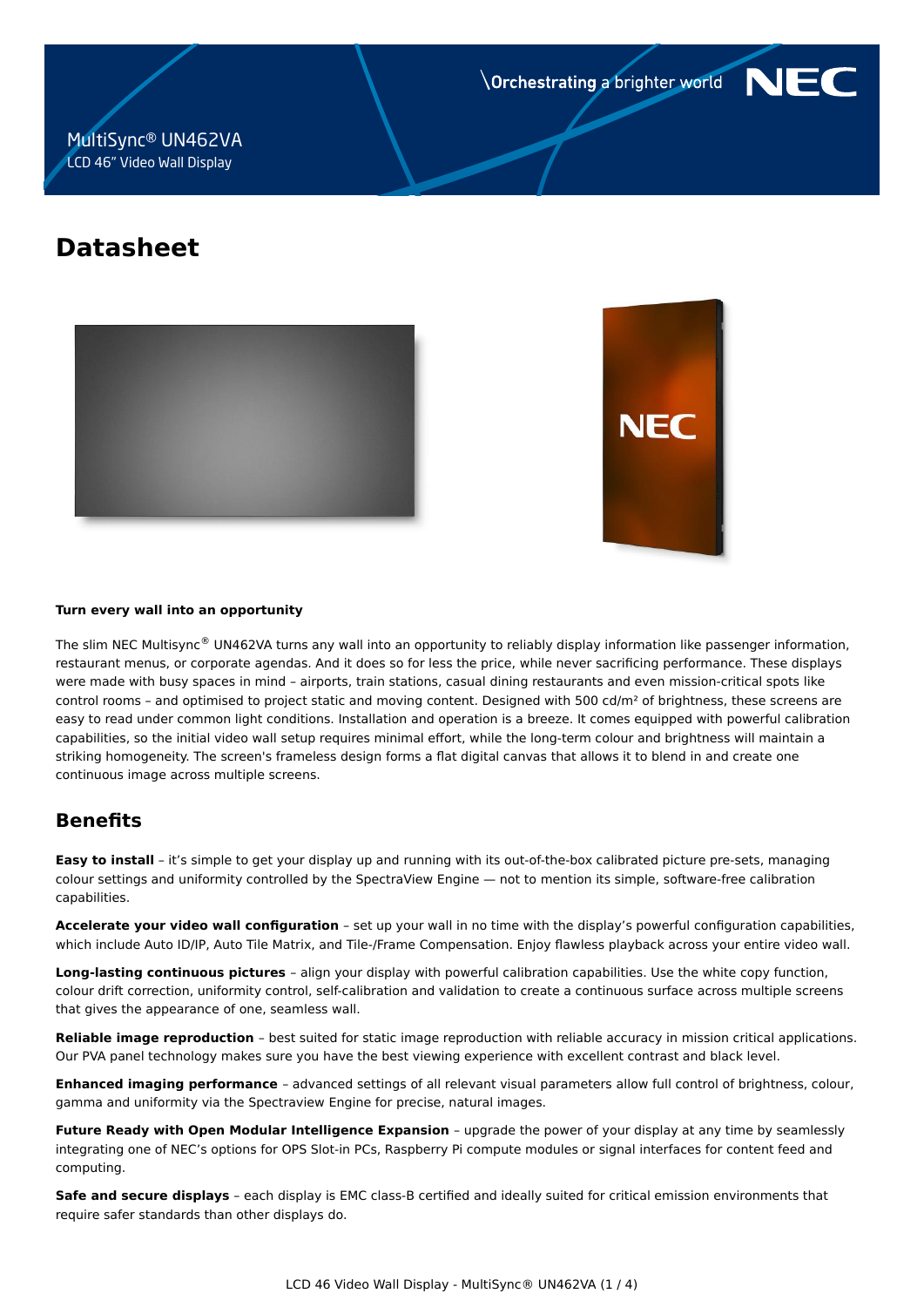## **Product Information**

| Product Name  | MultiSync® UN462VA         |  |  |  |
|---------------|----------------------------|--|--|--|
| Product Group | LCD 46" Video Wall Display |  |  |  |
| Order Code    | 60004518                   |  |  |  |

### **Display**

| Panel Technology                   | VA with Direct LED backlights                               |
|------------------------------------|-------------------------------------------------------------|
| Active Screen Area (W x H)<br>[mm] | 1,018.1 x 572.7                                             |
|                                    |                                                             |
| Screen Size [inch/cm]              | 46/117                                                      |
| Aspect Ratio                       | 16:9                                                        |
| Pixel Pitch [mm]                   | 0.530                                                       |
| Brightness [cd/m <sup>2</sup> ]    | 500                                                         |
| Contrast Ratio (typ.)              | 3500:1                                                      |
| Viewing Angle [°]                  | 178 horizontal / 178 vertical (typ. at contrast ratio 10:1) |
| Response Time (typ.) [ms]          | 8                                                           |
| Panel Refresh Rate [Hz]            | 60                                                          |
| Haze Level [%]                     | 25                                                          |
| Supported Orientation              | Landscape; Portrait                                         |

## **Synchronisation Rate**

| Horizontal Frequency [kHz] | 26 - 134  |
|----------------------------|-----------|
| Vertical Frequency [Hz]    | $23 - 86$ |

## **Resolution**

| Native Resolution            | 1920 x 1080          |              |             |                    |
|------------------------------|----------------------|--------------|-------------|--------------------|
| Supported on DisplayPort and | 3840 x 2160;         | 1360 x 768;  | 1080i;      | $800 \times 600$ : |
| HDMI                         | $1920 \times 1080$ : | 1280 x 1024: | 1080p;      | 720p (50/60 Hz);   |
|                              | $1600 \times 1200$ : | 1280 x 768;  | 1024 x 768; | 640 x 480          |

### **Connectivity**

| Input Video Analogue  | 1 x VGA; Composite (RCA)                                                                                                                                     |
|-----------------------|--------------------------------------------------------------------------------------------------------------------------------------------------------------|
| Input Video Digital   | 1 x DVI-D (with HDCP); 1 x OPS Slot; 2 x DisplayPort (with HDCP); 2 x HDMI (with HDCP)                                                                       |
| Input Audio Analogue  | $2 \times 3.5$ mm jack                                                                                                                                       |
| Input Audio Digital   | 2 x DisplayPort; 2 x HDMI                                                                                                                                    |
| Input Control         | 1 x RS232; 2 x LAN 100Mbit; remote control wire (3,5mm jack)                                                                                                 |
| Input Data            | 1 x microSD (Media Player); 1 x USB 1.0 (Media Player); 1 x USB 2.0 (Downstream); 1 x USB<br>2.0 (Upstream); 2 x USB 1.0 (Compute Module, 1 x 5V/2A powered) |
| Output Video Digital  | 1 x DisplayPort (loop through: DisplayPort, OPS slot-in PC); 1 x HDMI (loop through: HDMI,<br>OPS slot-in PC, Mediaplayer)                                   |
| Output Audio Analogue | $1 \times 3.5$ mm jack                                                                                                                                       |
| <b>Output Control</b> | LAN 100Mbit                                                                                                                                                  |

## **Open Modular Intelligence**

| OPS Slot                 | Slot Technology: Open pluggable specification (NEC / Intel OPS standard) |
|--------------------------|--------------------------------------------------------------------------|
| OPS Max. Current / Power | 3.6/58                                                                   |
| Consumption [A / W]      |                                                                          |
| Compute Module Slot      | Slot Technology: Compute Module Slot (NEC proprietary standard)          |
|                          |                                                                          |

#### **Sensors**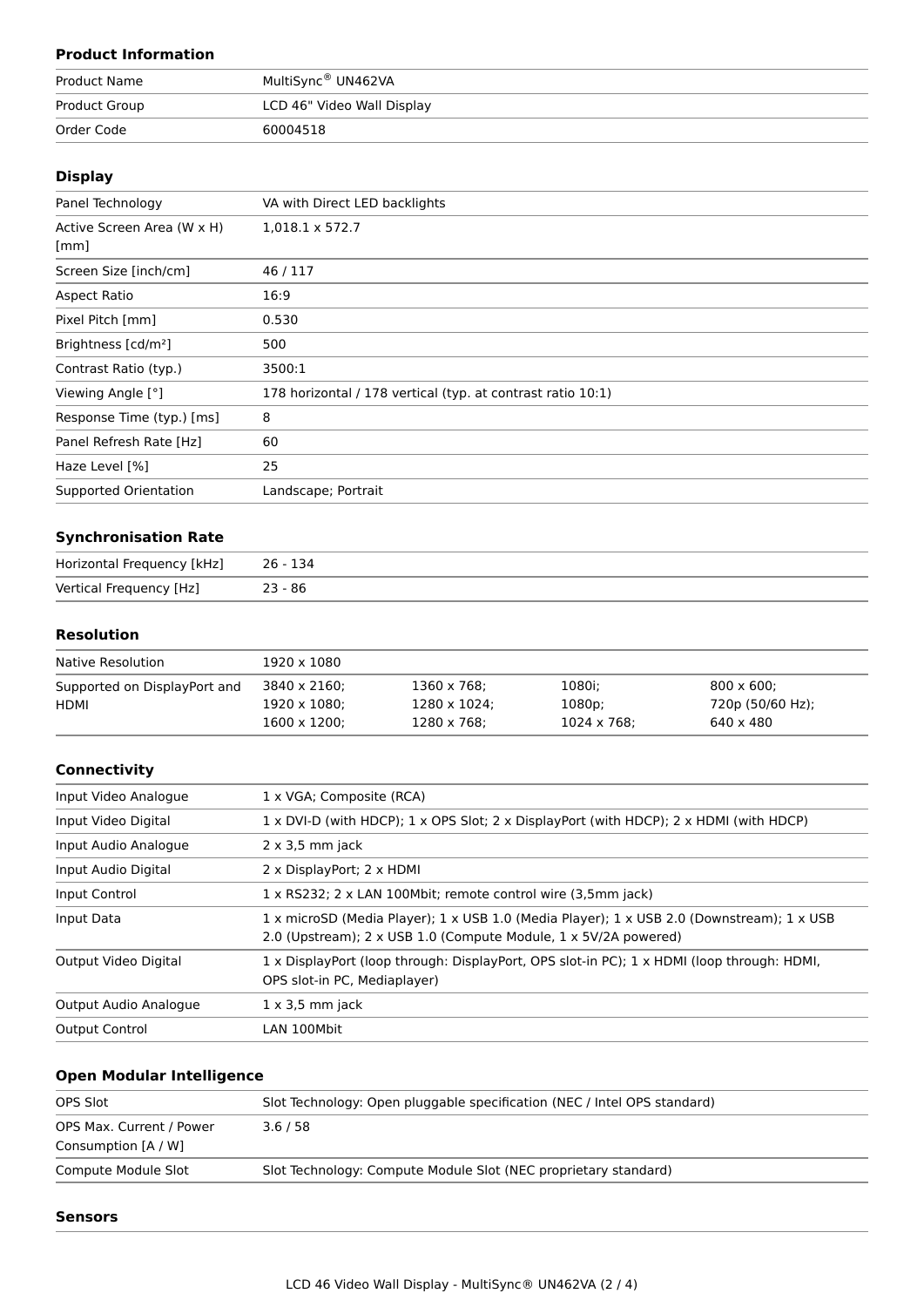#### **Electrical**

| Power Consumption [W]  | 290 (max.); 90 shipping             |
|------------------------|-------------------------------------|
| Power Savings Mode [W] | $< 0.5$ ; $< 2$ (Networked Standby) |

## **Environmental Conditions**

| Operating Temperature [°C] | $+0$ to $+40$ |
|----------------------------|---------------|
| Operating Humidity [%]     | 20 to 80      |
| Storage Humidity [%]       | 10 to 90      |
| Storage Temperature [°C]   | -20 to 60     |

#### **Mechanical**

| Dimensions (W $\times$ H $\times$ D) [mm] | $1,022 \times 577 \times 101$       |
|-------------------------------------------|-------------------------------------|
| Weight [kg]                               | 21.4                                |
| Bezel Width [mm]                          | 1.2 bottom/right; 2.3 top/left; 3.5 |
| VESA Mounting [mm]                        | 300 x 300 (FDMI); 4 holes; M6       |

#### **MediaPlayer**

| Supported Image Formats | JPG (baseline, progressive, RGB, CMYK); max. resolution 5000 x 5000; PNG (interlace, alpha<br>channel); max. resolution 4000 x 4000                                                                                                                                                                        |
|-------------------------|------------------------------------------------------------------------------------------------------------------------------------------------------------------------------------------------------------------------------------------------------------------------------------------------------------|
| Supported Video Formats | MP4 / MOV / FLV (video H.264, audio MP3, AAC); max. resolution 1080p at 30 Hz, 1080i at 60<br>Hz; MPG (video mpeg1/2, audio mpeg audio layer2/3, AAC-LC); MP @ ML, MP @ HL; WMV<br>(video H.264, wmy advanced L3, wmy simple / main, audio mp3 wmy std); max. resolution<br>1080p at 30 Hz, 1080i at 60 Hz |
| Supported Audio Formats | MP3 (MP3); max. bit-rate 320 kBit/s; WAV (LPCM); max. 48 kHz sampling                                                                                                                                                                                                                                      |

#### **Available Options**

| Accessories         | Calibration kit (KT-LFD-CC2); Feet (ST-332); Overframe kit (KT-46UN-OF5); Remote control kit<br>(KT-RC2: KT-RC3) |
|---------------------|------------------------------------------------------------------------------------------------------------------|
| Compute Module Slot | Raspberry Pi Compute Module 1 and 3                                                                              |

## **Green Features**

| Energy Efficiency | Annual energy consumption: 157 kWh (based on 4 operating hours per day); Carbon savings |
|-------------------|-----------------------------------------------------------------------------------------|
|                   | meter; Energy efficiency class: B; Human Sensor; LED backlight                          |

#### **Additional Features**

| Special Characteristics | Auto ID assignment; Auto tiling function; Automatic Alarm E-Mails; DICOM Simulation; Frame<br>Comp; HTTP Server; Image flip; Intelligent Wireless Data (based on NFC); NaViSet<br>Administrator 2; TileMatrix; USB Media Player; User input priority definition; User readable log<br>function |
|-------------------------|------------------------------------------------------------------------------------------------------------------------------------------------------------------------------------------------------------------------------------------------------------------------------------------------|
| <b>Colour Versions</b>  | Black Front Bezel, Black Back Cabinet                                                                                                                                                                                                                                                          |
| Safety and Ergonomics   | BSMI; CE; EAC; EMC Class B; FCC; PSB; RCM; REACH; RoHS; SASO; TÜV GS; TÜV S; UL/C-UL;<br><b>VCCI</b>                                                                                                                                                                                           |
| Pixel Failure Class     | ISO 9241-307, Class 2                                                                                                                                                                                                                                                                          |
| Audio                   | Optional Speakers $(15 W + 15 W)$                                                                                                                                                                                                                                                              |
| Plug and Play           | <b>VESA DDC/CI</b>                                                                                                                                                                                                                                                                             |
| <b>Shipping Content</b> | Display; DisplayPort Cable; HDMI Cable; Power Cable                                                                                                                                                                                                                                            |
| Warranty                | 3 years warranty incl. backlight; additional services available; optional 4. + 5. year warranty<br>extension                                                                                                                                                                                   |
| <b>Operating Hours</b>  | 24/7                                                                                                                                                                                                                                                                                           |